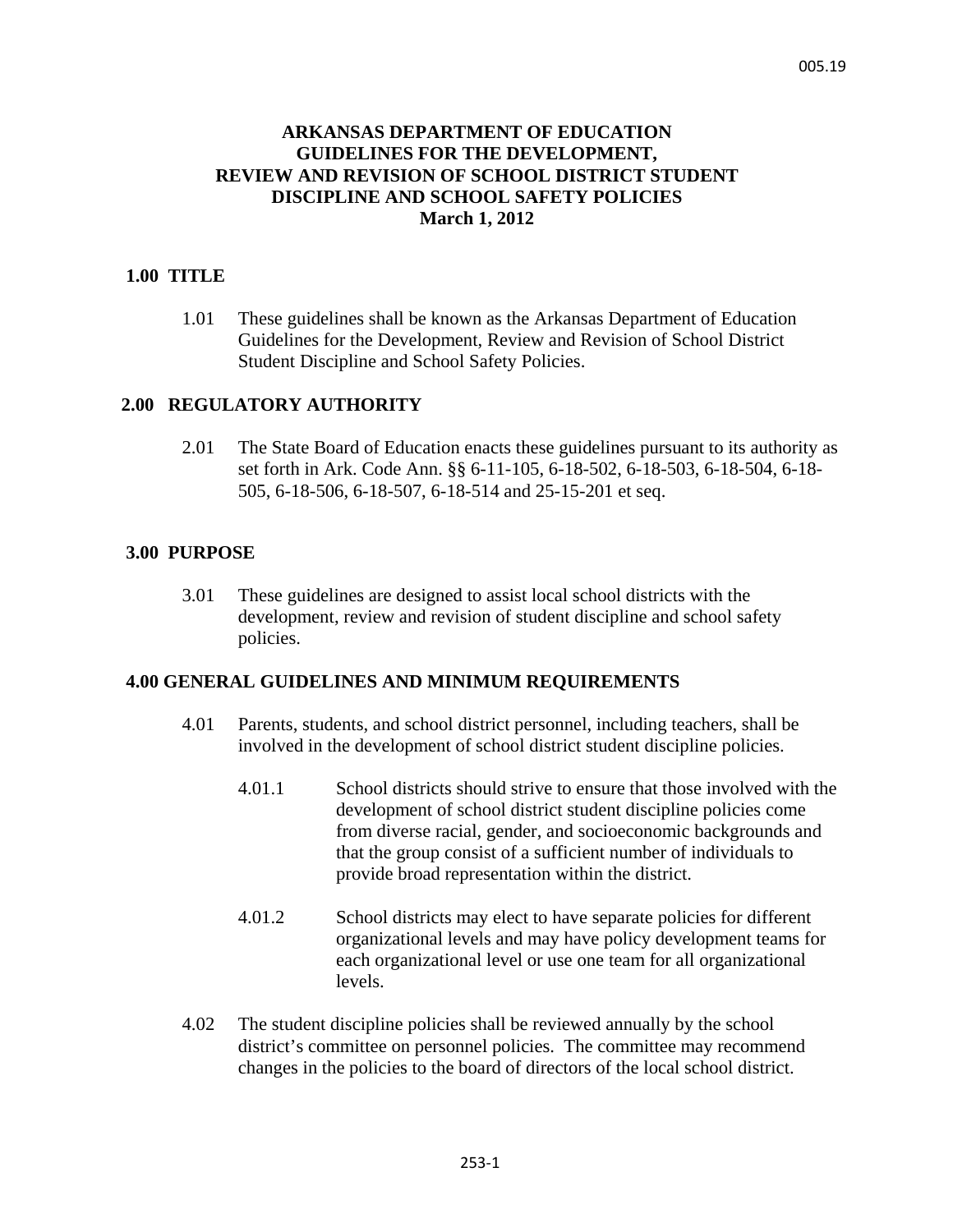- 4.03 Student discipline policies shall include, but not be limited to, the following offenses:
	- 4.03.1 Willfully and intentionally assaulting or threatening to assault or abuse any student or teacher, principal, superintendent, or other employee of a school system;
	- 4.03.2 Possession by students of any firearm or other weapon prohibited upon the school campus by law or by policies adopted by the school board of directors;
	- 4.03.3 Using, offering for sale, or selling beer, alcoholic beverages, or other illicit drugs by students on school property;
	- 4.03.4 Possession by a student of any paging device, beeper, or similar electronic communication device on the school campus, however:
		- 4.03.4.1 The policy may provide an exemption for possession of such a device by a student who is required to use such a device for health or other compelling reasons; and
		- 4.03.4.2 The policy may exempt possession of such a device after normal school hours for extracurricular activities.
	- 4.03.5 Willfully or intentionally damaging, destroying, or stealing school property by students.
- 4.04 The school discipline policies shall:
	- 4.04.1 Prescribe minimum and maximum penalties, including students' suspension or dismissal from school, for violations of each of the aforementioned offenses and for violations of other practices prohibited by school discipline policies;
	- 4.04.2 Prescribe expulsion from school for a period of not less than one (1) year for possession of any firearm or other weapon prohibited upon the school campus by law, provided, however, that the superintendent shall have discretion to modify such expulsion requirement for a student on a case-by-case basis.
	- 4.04.3 Establish procedures for notice to students and parents of charges, hearings, and other due process proceedings to be applicable in the enforcement and administration of such policies by the school administrator and by the school board of directors;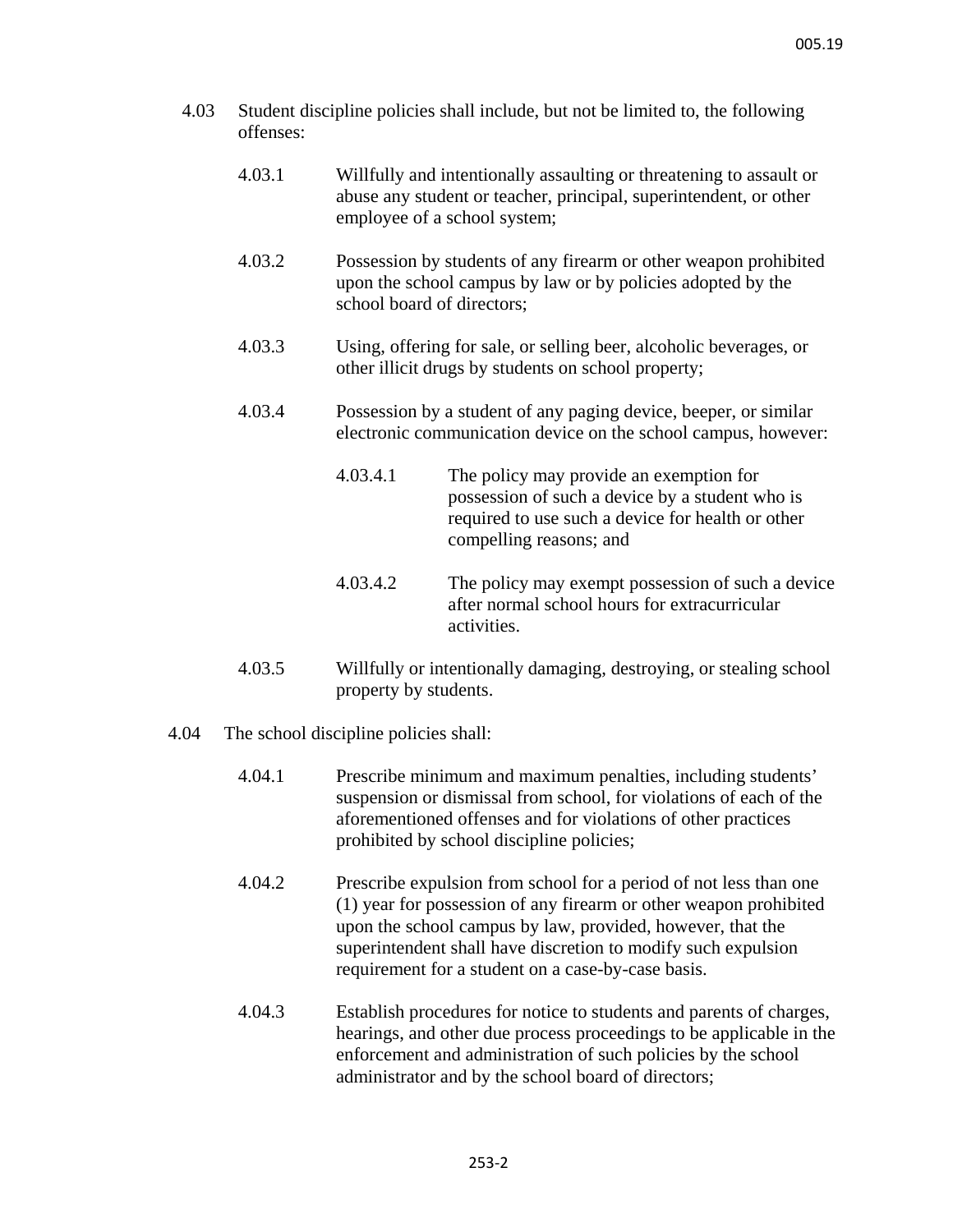- 4.04.4 Include prevention, intervention, and conflict resolution provisions; and
- 4.04.5 Set forth the role and authority of public school employees and volunteers.
- 4.05 Student discipline policies shall provide that parents and students will be advised of the rules and regulations by which the school is governed and will be made aware of the behavior that will call for disciplinary action and the types of corrective actions that may be imposed.
- 4.06 Each school district shall develop a procedure for written notification to all parents and students of the district's student discipline policies and for documentation of the receipt of the policies by all parents and students.
- 4.07 Teachers and administrators, classified school employees, and volunteers shall be provided with appropriate student discipline training.
- 4.08 If a school employee believes that any action taken by the school district to discipline a student referred by that employee does not follow school district discipline policies, the school employee may appeal under the district's grievance procedure as provided under § 6-17-208.
- 4.09 Each school district in this state shall develop written student discipline policies in compliance with these guidelines and shall file such policies with the Department of Education.
- 4.10 School district discipline policies shall include provisions for placement of a student with disciplinary, socially dysfunctional, or behavioral problems not associated with a handicapping condition in an alternative learning environment provided by the district. Behavioral problems shall include those at risk of not satisfactorily completing a high school education.
- 4.11 A school district that authorizes the use of corporal punishment in its discipline policy shall include provisions for administration of the punishment, including that it be administered only for cause, be reasonable, follow warnings that the misbehavior will not be tolerated, and be administered by a teacher or a school administrator and only in the presence of a school administrator or his or her designee, who shall be a teacher or an administrator employed by the school district.
	- 4.11.1 "Teachers and administrators" means those persons employed by a school district and required to have a state-issued license as a condition of their employment.
	- 4.11.2 Any teacher or school administrator in a school district that authorizes use of corporal punishment in the district's written student discipline policy may use corporal punishment, provided only that the punishment is administered in accord with the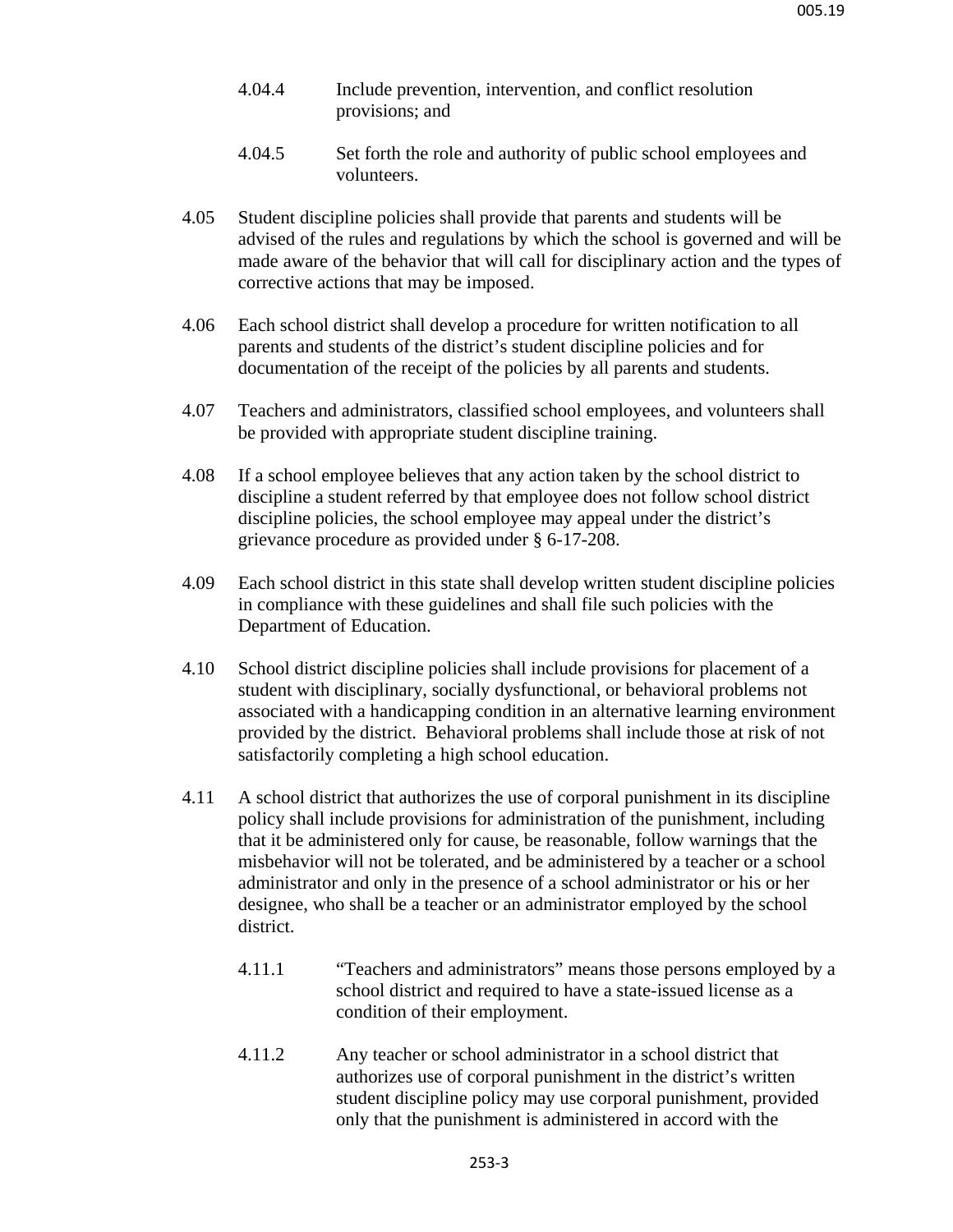district's written student discipline policy, against any pupil in order to maintain discipline and order within the public schools.

- 4.12 A school district shall include in its student discipline policies a provision prohibiting students from wearing, while on the grounds of a public school during the regular school day and school-sponsored activities and events, clothing that exposes underwear, buttocks, or the breast of a female. This policy shall not apply to a costume or uniform worn by a student while participating in a school-sponsored activity or event.
	- 4.12.1 A school district shall specify in its student discipline policies the disciplinary actions that will be taken against a student for a violation of Section 4.12 of these rules.
	- 4.12.2 Section 4.12 of these rules shall not be enforced in a manner than discriminates against a student on the basis of his or her race, color, religion, sex, disability, or national origin.
- 4.13 Any amendments or revisions to a school district's student discipline policies shall be developed and adopted in the same manner as the original policies as required by law and shall be submitted to the Department of Education within thirty (30) days after the adoption of such amendment or revision.
- 4.14 The Department of Education shall monitor compliance with the requirements of these rules and of Ark. Code Ann. §§ 6-18-502 and 6-18-503. Any school district failing to file the disciplinary policies required by Ark. Code Ann. § 6- 15-503 and Section 4.09 of these rules with the Department of Education shall have all state aid funds withheld until such disciplinary policy is filed with the Department of Education.
- 4.15 Every school district board of directors shall adopt and file with the Department of Education written policies concerning the violation of school standards such as disrespect for teachers and classified school employees, vandalism, and other undesirable behavioral patterns. Such written policies may be a part of the school district's student discipline policies. These policies may be revised at any time by filing an updated policy with the Department of Education.
- 4.16 Every school district board of directors shall hold its pupils strictly accountable for any disorderly conduct in school, on the school grounds, in a school bus, or at any school function.
- 4.17 The principal of each school shall report within a week to the Department of Education the name, current address, and social security number of any student who is expelled for possessing a firearm or other prohibited weapon on school property or for committing other acts of violence.
	- 4.17.1 The expulsion shall be noted on the student's permanent school record.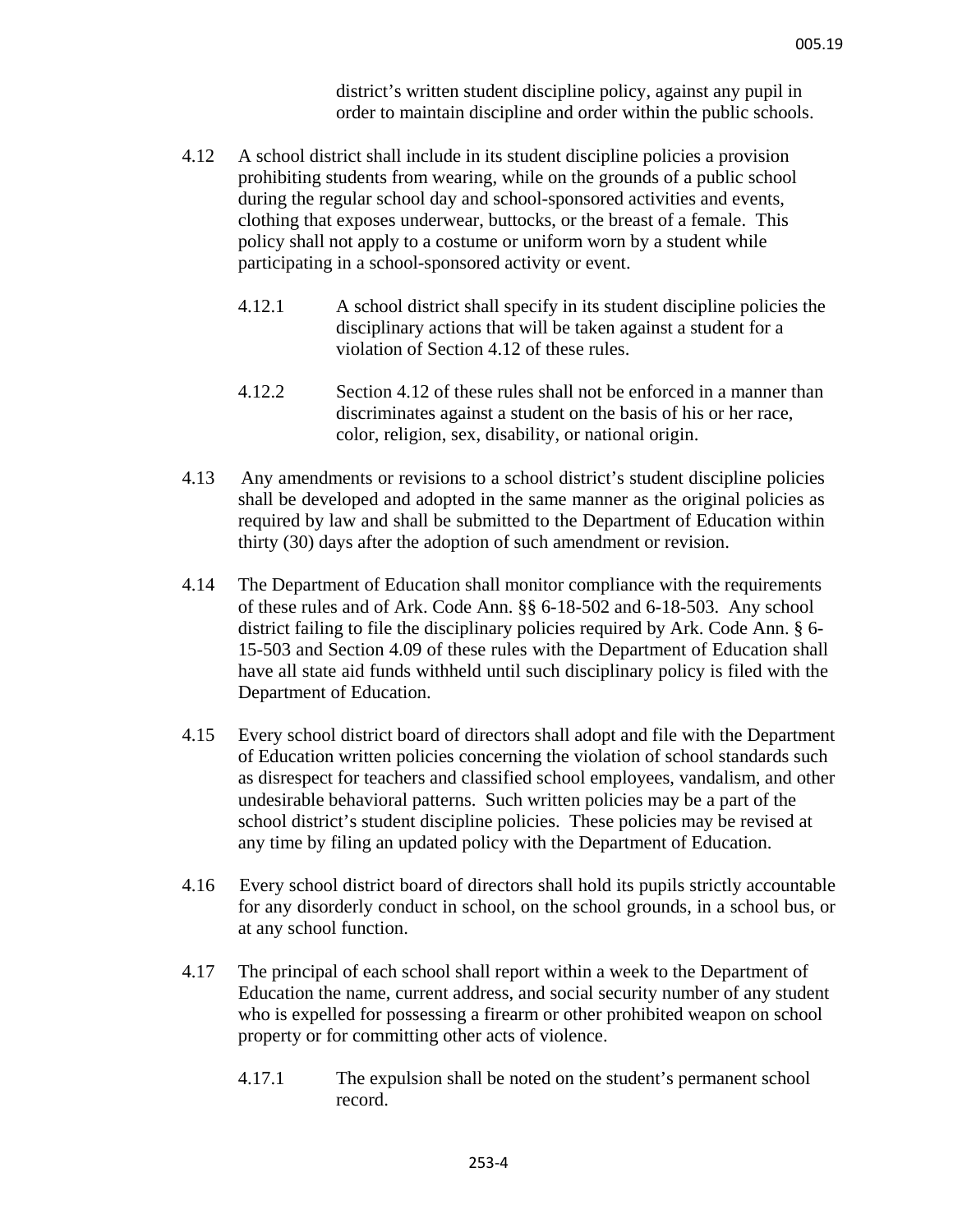- 4.17.2 Nothing in Section 4.17 of these rules shall be construed to limit a superintendent's discretion to modify the expulsion requirement for a student on a case-by-case basis.
- 4.17.3 The Department of Education shall establish and maintain a registry of students who are expelled for possessing a firearm or other prohibited weapon on school property or for committing other acts of violence. The names, addresses, and social security numbers of all students listed in the registry shall be available by phone, facsimile, or mail to any school principal in the state, so long as the provision of such information does not otherwise violate state or federal law.
- 4.18 The board of directors of every school district shall adopt policies to prevent bullying and file such policies with the Department of Education. Such policies may be a part of the school district's student discipline policies. The State Board of Education shall review the policies provided by the school districts and may recommend changes or improvements to the districts if the State

Board of Education determines that the policies need improvement.

# **5.00 OTHER STATUTORY REQUIREMENTS**

- 5.01 School district leaders are advised of the following statutory requirements pertaining to school district discipline policies:
	- 5.01.1 Ark. Code Ann. §§ 6-18-209 and 6-18-222 concerning student attendance policies;
	- 5.01.2 Ark. Code Ann. § 6-5-201 et seq. concerning the prohibition of hazing;
	- 5.01.3 Ark. Code Ann. § 6-18-507 concerning suspension and expulsion procedures;
	- 5.01.4 Ark. Code Ann. § 6-18-511 concerning the removal of students from the classroom by teachers;
	- 5.01.5 Ark. Code Ann. § 6-18-512 concerning policies pertaining to the seizure of hand-held laser pointers;
	- 5.01.6 Ark. Code Ann. § 6-18-513 concerning parental notification of certain incidents involving law enforcement personnel; and
	- 5.01.7 Ark. Code Ann. § 6-18-514 concerning the requirement to adopt anti-bullying policies.